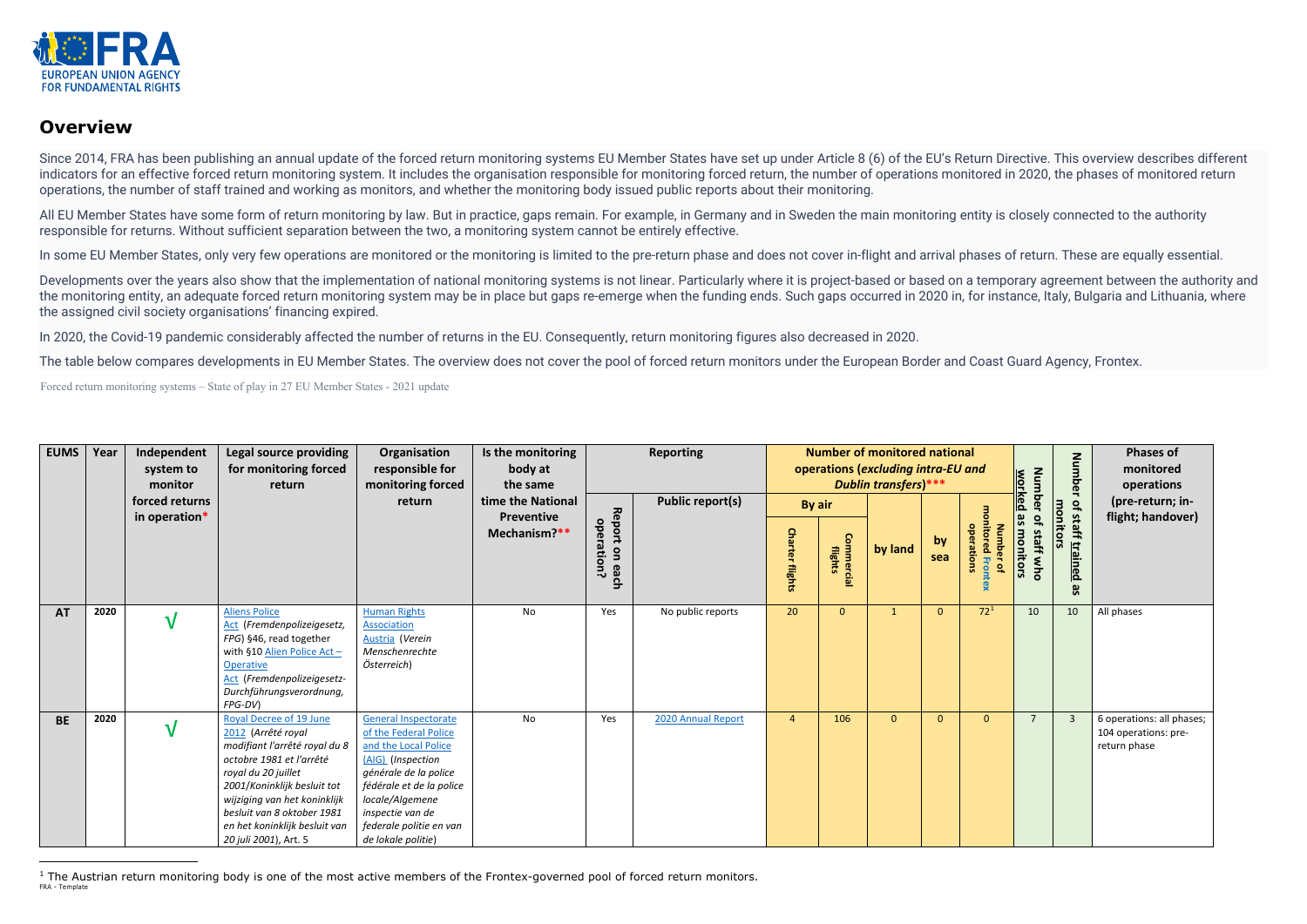

| <b>BG</b> | 2020 | ${\bf V}$    | Aliens Act (Закон за<br>чужденците в Р<br>България), Art. 39a (2)                                                                                                                          | Ombudsman<br>(Омбудсманът)<br>Until 2019 the Center<br>for the Study of<br>Democracy monitored<br>returns in Bulgaria                                                                                                | Yes                                                                                                                                                                                                                                                                  | Yes     | 2020 Annual Report                                                                                                            | $\mathbf{0}$   | $\Omega$        | $\mathbf{0}$   | $\Omega$     | $\mathbf{0}$   | $\overline{2}$          | $\overline{2}$ | Pre-return phase<br>(covered until 2020)                         |
|-----------|------|--------------|--------------------------------------------------------------------------------------------------------------------------------------------------------------------------------------------|----------------------------------------------------------------------------------------------------------------------------------------------------------------------------------------------------------------------|----------------------------------------------------------------------------------------------------------------------------------------------------------------------------------------------------------------------------------------------------------------------|---------|-------------------------------------------------------------------------------------------------------------------------------|----------------|-----------------|----------------|--------------|----------------|-------------------------|----------------|------------------------------------------------------------------|
| <b>CY</b> | 2020 | $\mathbf V$  | Aliens and Immigration Law<br>(Cap 105) (Ο περί<br>Αλλοδαπών και<br>Μεταναστεύσεως Νόμος<br>(KED 105)), Art. 18 $\Pi$ (6)                                                                  | Office of the<br><b>Commissioner for</b><br>Administration and the<br><b>Protection of Human</b><br><b>Rights (Ombudsman)</b>                                                                                        | Yes                                                                                                                                                                                                                                                                  | Yes     | 2020 Annual Report                                                                                                            | $\overline{0}$ | 64              | $\mathbf{0}$   | $\mathbf{0}$ | $\overline{0}$ | $\overline{3}$          | 4              | Pre-return phase                                                 |
| CZ        | 2020 | $\sqrt{}$    | Act No. 349/1999 Coll. on<br>the Public Defender of<br>Rights Act, Section 1, Art. 6<br>and further amendments                                                                             | Ombudsman, Public<br>Defender of Rights<br>(PDR) (Veřejný<br>ochránce práv, VOP)                                                                                                                                     | Yes                                                                                                                                                                                                                                                                  | Yes     | 2020 Annual Report                                                                                                            | $\overline{0}$ | $\overline{2}$  | $\mathbf{0}$   | $\mathbf{0}$ | $\overline{0}$ | $\overline{2}$          | $\overline{3}$ | Pre-return phase                                                 |
| <b>DE</b> | 2020 |              | Decree of the Federal<br>Ministry of the Interior,<br>Building and Community, 15<br>February 2017<br>(Bundesministerium des<br>Innern, für Bau und Heimat),<br>Internal decree, not public | <b>Federal Office for</b><br><b>Migration and</b><br>Refugees                                                                                                                                                        | No                                                                                                                                                                                                                                                                   | Yes     | 2020 Migration Report not<br>yet published                                                                                    | 10             | $\Omega$        | $\overline{0}$ | $\mathbf{0}$ | 10             | $\overline{4}$          | $\overline{4}$ | All phases                                                       |
|           |      | (X)          | No legal basis at federal<br>level                                                                                                                                                         | Fora at various<br>airports:****<br><b>BB: Forum</b><br>Abschiebungsbeobacht<br>ung Berlin-<br>Brandenburg;<br>NRW: Diakonie;<br>FR: Diakonie and<br>Caritasverband für die<br>Diözese Limburg e.V.,<br>HH: Diakonie | BB: No                                                                                                                                                                                                                                                               | BB: Yes | BB: 2020 Annual Report<br>not yet published;<br>NRW: 2020 Annual Report<br>(in German);<br>FR: 2020 Executive Board<br>Report | $\overline{0}$ | $\mathbf{0}$    | $\overline{0}$ | $\mathbf{0}$ | $\overline{0}$ | <b>BB:1</b>             | <b>BB:1</b>    | Pre-return phase<br>(covered until 2020)                         |
|           |      |              | Monitoring forced returns<br>as part of the NPM mandate                                                                                                                                    | Nationale Stelle zur<br>Verhütung von Folter                                                                                                                                                                         | Yes<br>(The National Agency<br>for the Prevention of<br>Torture has not been<br>appointed as the<br>monitoring body for<br>forced returns but<br>carries out monitoring<br>as part of its mandate<br>as Germany's<br>designated National<br>Preventive<br>Mechanism) | Yes     | 2020 Annual Report<br>(Jahresbericht 2020, in<br>german)                                                                      | $\mathbf{1}$   | $\mathbf{0}$    | $\mathbf{0}$   | $\mathbf{0}$ | $\overline{0}$ | $\overline{2}$          | $\mathbf{0}$   | Pre-return phase                                                 |
| <b>DK</b> | 2020 | $\mathbf{V}$ | <b>Aliens Act (Consolidation</b><br>Act No. 1061 of 18 August<br>2010, and further<br>amendments), Art. 30a                                                                                | Parliamentary<br>Ombudsman<br>(Folketingets<br>Ombudsmand)                                                                                                                                                           | Yes                                                                                                                                                                                                                                                                  | Yes     | 2020 Annual report;<br>Ombudsman opinion on<br>undocumented police use<br>of force during a forced<br>return (in Danish)      | 3 <sup>1</sup> | 70              | $\mathbf{0}$   | $\mathbf{0}$ | $\overline{0}$ | $6\overline{6}$         | $\overline{3}$ | All phases                                                       |
| EE.       | 2020 | $\mathbf V$  | Obligation to Leave and<br><b>Prohibition on Entry Act</b><br>(Väljasõidukohustuse ja<br>sissesõidukeelu seadus), RT<br>I, 15 March 2014, 98, 21<br>October 1998, Art. 6 (4)               | <b>Estonian Red Cross</b><br>(Eesti Punane Rist)                                                                                                                                                                     | No                                                                                                                                                                                                                                                                   | Yes     | 2020 Annual Report                                                                                                            | $\overline{0}$ | 30 <sup>°</sup> | $\mathbf{1}$   | $\mathbf{0}$ | $\overline{0}$ | $\overline{\mathbf{3}}$ | <sup>1</sup>   | 3 operations: all phases;<br>27 operations: pre-<br>return phase |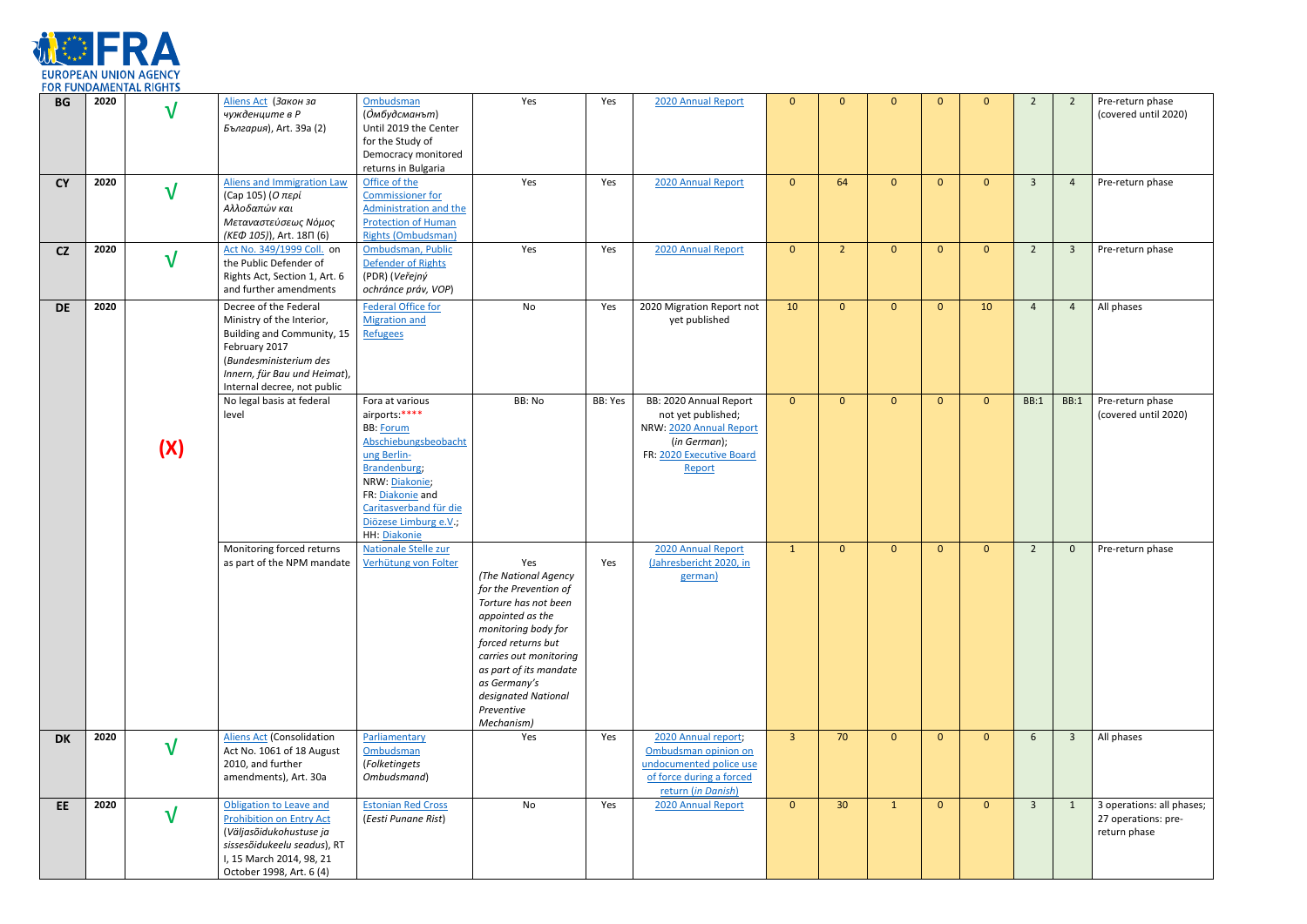

| <b>EL</b>        | 2020 | $\mathbf V$              | Law 3907/2011<br>(transposing Directive<br>2008/115/EC), Art. 23 (6);<br><b>Joint Ministerial Decision</b><br>4000/4/57-ια'/2014, Art. 3                                                                                                                                                                                                                                                             | <b>Greek Ombudsman</b><br>(Συνήγορος του<br>Πολίτη)                                                                                                                      | Yes | Yes | 2020 Annual Report;<br>Special report 2020 on<br>return of third country<br>nationals                                                                                                                                          | $\overline{7}$ | $\Omega$       | $\overline{3}$           | $\boldsymbol{\Delta}$ | $6^{\circ}$    | 19                      | 26                      | 13 operations: all<br>phases                                                                               |
|------------------|------|--------------------------|------------------------------------------------------------------------------------------------------------------------------------------------------------------------------------------------------------------------------------------------------------------------------------------------------------------------------------------------------------------------------------------------------|--------------------------------------------------------------------------------------------------------------------------------------------------------------------------|-----|-----|--------------------------------------------------------------------------------------------------------------------------------------------------------------------------------------------------------------------------------|----------------|----------------|--------------------------|-----------------------|----------------|-------------------------|-------------------------|------------------------------------------------------------------------------------------------------------|
| <b>ES</b>        | 2020 | $\mathbf v$              | Organic Act 3/1981, of 6<br>April regarding the Defensor<br>del Pueblo, as amended,<br>and Rules of the<br>Organisation and Functions<br>of the Defensor del Pueblo                                                                                                                                                                                                                                  | Ombudsman<br>(Defensor del Pueblo)                                                                                                                                       | Yes | Yes | 2020 Annual Report                                                                                                                                                                                                             | $\mathbf{1}$   | $\mathbf{0}$   | $\mathbf{0}$             | $\mathbf{0}$          | 5 <sup>1</sup> | $\overline{\mathbf{3}}$ | $\overline{\mathbf{3}}$ | 5 operations: all phases<br>1 operation: pre-return<br>and in flight until last<br>transit (not hand-over) |
| F1               | 2020 | $\sqrt{}$                | <b>Aliens Act</b><br>(ulkomaalaislaki/utlänningsl<br>ag), No. 301/2004, Section<br>152(b)                                                                                                                                                                                                                                                                                                            | Non-Discrimination<br>Ombudsman<br>(Yhdenvertaisuusvaltu<br>utettu)                                                                                                      | No  | Yes | 2020 Annual Report not<br>yet published;<br>Monitoring the<br>enforcement of removals<br>from the country<br>observations from 2014-<br>2019                                                                                   | 2 <sup>1</sup> | $\mathbf{1}$   | $\mathbf{0}$             | $\mathbf{0}$          | $\overline{3}$ | $\overline{3}$          | $\overline{3}$          | 4 operations: all phases;<br>2 operations: pre-return<br>phase                                             |
| <b>FR</b>        | 2020 | $\sqrt{}$                | Law 2007-1545 of 30<br>October 2007 establishing a<br>General inspector of all<br>places of deprivation of<br>liberty, Art. 1                                                                                                                                                                                                                                                                        | <b>General Inspector of</b><br><b>All Places of</b><br><b>Deprivation of Liberty</b><br>(Contrôleur général<br>des lieux de privation<br>de liberté)                     | Yes | Yes | 2020 Annual Report not<br>yet published                                                                                                                                                                                        | $\mathbf{0}$   | $\Omega$       | $\mathbf{0}$             | $\mathbf{0}$          | $\overline{0}$ | $\mathbf{0}$            | $\mathbf{0}$            | n/a                                                                                                        |
| <b>HR</b>        | 2020 | $\sqrt{}$                | Foreigners Act (Zakon o<br>strancima) (OG 133/20),<br>Art. 204; and Ordinance on<br>the Treatment of Third<br><b>Country Nationals (Pravilnik</b><br>o postupanju prema<br>državljanima trećih zemalja)<br>(OG 68/2018), Arts. 40-45                                                                                                                                                                 | <b>Croatian Law Centre</b><br>(Hrvatski pravni<br>centar)                                                                                                                | No  | Yes | 2020 Annual Report not<br>yet published                                                                                                                                                                                        | $\mathbf{0}$   | $\overline{7}$ | 32                       | $\mathbf{0}$          | $\overline{0}$ | 6                       | 6 <sup>1</sup>          | 38 operations: pre-<br>return phase;<br>1 operation: in-flight<br>phase                                    |
| <b>HU</b>        | 2020 | $\mathbf{V}$             | Act 2007 II on the Entry and<br><b>Stay of Third-Country</b><br>Nationals (2007. évi II.<br>törvény a harmadik<br>országbeli állampolgárok<br>beutazásáról és<br>tartózkodásáról), Art. 65 (9);<br>20/2014. (XII.23.) Chief<br><b>Prosecutor's Instruction</b><br>about the judicial<br>supervisory competence of<br>the penal supervisory and<br>legal protection prosecutor,<br>Arts. 2 (i) and 13 | <b>Prosecution Service of</b><br><b>Hungary</b><br>(Magyarország<br>Ügyészsége)                                                                                          | No  | Yes | No public reports                                                                                                                                                                                                              | $\mathbf{1}$   | $\mathbf{0}$   | $\mathbf{0}$             | $\mathbf{0}$          | $\overline{0}$ | $\overline{2}$          | $\overline{2}$          | All phases                                                                                                 |
| $IE***$<br>$* *$ | 2020 | $\overline{\phantom{a}}$ | No monitoring system in<br>law                                                                                                                                                                                                                                                                                                                                                                       | No monitoring system<br>in law                                                                                                                                           |     |     |                                                                                                                                                                                                                                | $\sim$         | ٠              | $\overline{\phantom{a}}$ |                       | $\sim$         |                         |                         |                                                                                                            |
| IT               | 2020 | $\sqrt{}$                | Law 10/2014 of 21 February<br>2014, Art. 7                                                                                                                                                                                                                                                                                                                                                           | <b>National Guarantor for</b><br>the Rights of Persons<br>Deprived of Liberty<br>(Garante nazionale dei<br>diritti delle persone<br>private della liberta'<br>personale) | Yes | No  | Report on the monitoring<br>activities of Third Country<br>Nationals' forced return<br>operations (January 2019-<br>June 2021) (in Italian);<br>2020 Annual Report to the<br><b>Italian Parliament (in</b><br><b>Italian</b> ) | 7 <sup>7</sup> | $\mathbf{0}$   | $\mathbf{0}$             | $\mathbf{0}$          | $\mathbf{1}$   | 20                      | 20                      | All phases                                                                                                 |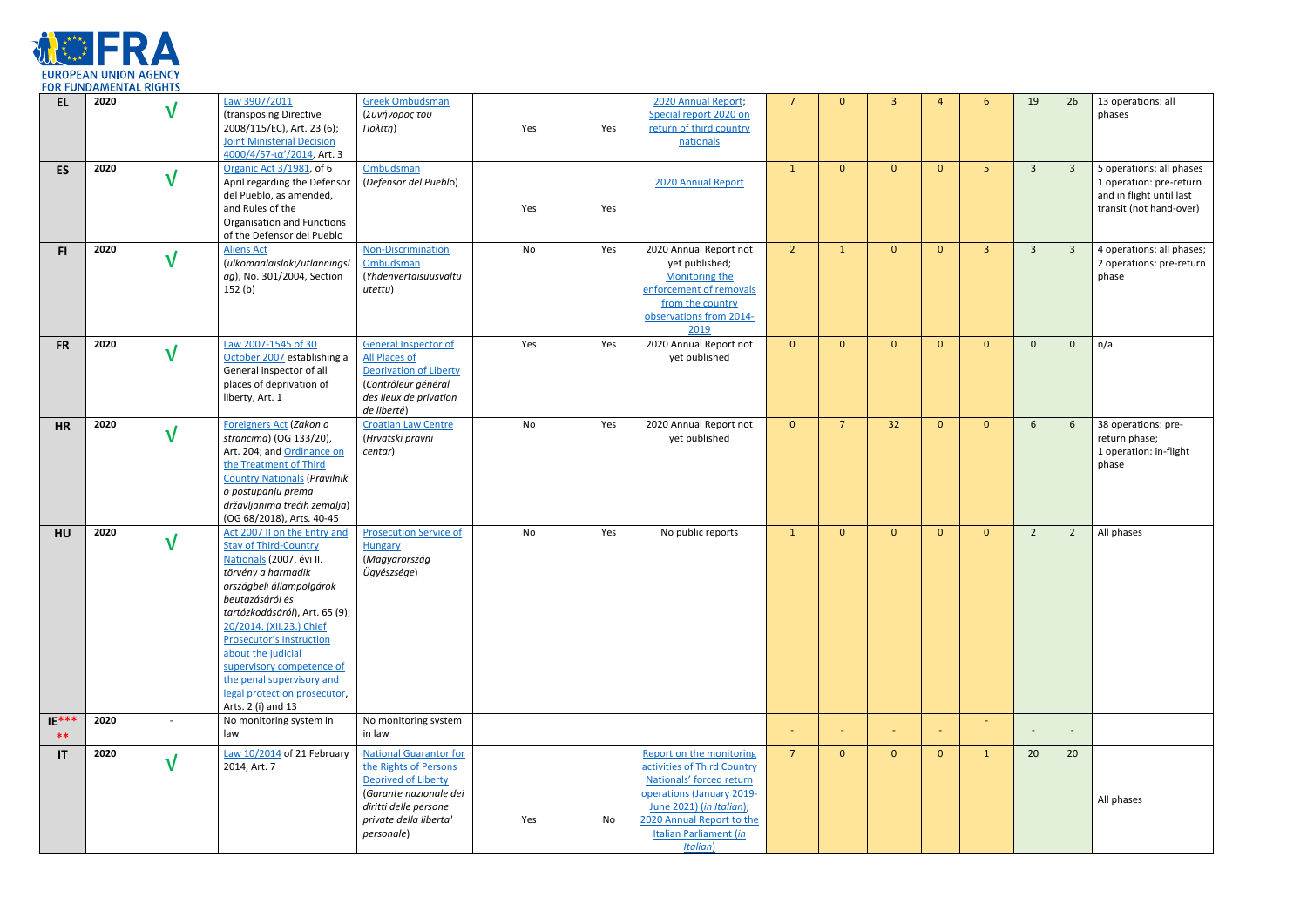

|           | .    |              |                                                                                                                                                                                                                                                                                                                                                                                                                         |                                                                                                                                                                                                      |                                                                                                                                                         |     |                                                                                                                                                                 |                 |                |              |              |                |                         |                         |                                                               |
|-----------|------|--------------|-------------------------------------------------------------------------------------------------------------------------------------------------------------------------------------------------------------------------------------------------------------------------------------------------------------------------------------------------------------------------------------------------------------------------|------------------------------------------------------------------------------------------------------------------------------------------------------------------------------------------------------|---------------------------------------------------------------------------------------------------------------------------------------------------------|-----|-----------------------------------------------------------------------------------------------------------------------------------------------------------------|-----------------|----------------|--------------|--------------|----------------|-------------------------|-------------------------|---------------------------------------------------------------|
| <b>LT</b> | 2020 | ٦            | Law on the Legal Status of<br>Aliens (Istatymas Dėl<br>užsieniečių teisinės<br>padėties), No. IX-2206, 29<br>April 2004 and further                                                                                                                                                                                                                                                                                     | <b>Diversity Development</b><br>Group<br>from September 2020                                                                                                                                         | No                                                                                                                                                      | Yes | No public reports                                                                                                                                               | $\overline{0}$  | -5             | $\Omega$     | $\mathbf{0}$ | $\Omega$       | $\overline{2}$          | $\mathbf{0}$            | n/a                                                           |
|           |      | $\mathbf{V}$ | amendments, Art. 126 (2);<br>Order No 1V-279/A1-196 of<br>the Minister of the Interior<br>and Minister of Social<br>Security and Labour of the<br>Republic of Lithuania 'On<br>approving the Description of<br>the monitoring's execution<br>of removal of foreigners<br>from the Republic of<br>Lithuania' of 10 April 2015                                                                                            | <b>Lithuanian Red Cross</b><br>Society (Lietuvos<br>Raudonojo Kryžiaus<br>draugija) until March<br>2020                                                                                              | No                                                                                                                                                      | No  | No public reports                                                                                                                                               | $\overline{0}$  | $\mathbf{0}$   | $\mathbf{0}$ | $\mathbf{0}$ | $\mathbf{0}$   | $\overline{\mathbf{3}}$ | $\overline{\mathbf{3}}$ | Mostly pre-return,<br>occasionally in-flight<br>(until 2020)  |
| LU        | 2020 | $\mathbf v$  | Immigration law of 25 June<br>2013, Arts. 109-116 and<br>Grand-ducal decree of 26<br>September 2008<br>(coordinated text of 22<br>August 2011), Art. 6 (2)                                                                                                                                                                                                                                                              | <b>Luxembourg Red Cross</b><br>(Croix-Rouge<br>luxembourgeoise)                                                                                                                                      | No                                                                                                                                                      | Yes | 2020 Annual Report not<br>yet published                                                                                                                         | $\mathbf{1}$    | $\overline{2}$ | -1           | $\mathbf{0}$ | $\Omega$       | $\overline{4}$          | 12                      | All phases                                                    |
| <b>LV</b> | 2020 | $\mathbf{V}$ | <b>Immigration Law</b><br>(Imigrācijas likums), Art. 50<br>(7)                                                                                                                                                                                                                                                                                                                                                          | <b>Ombudsman's Office</b><br>(Tiesībsarga birojs)                                                                                                                                                    | Yes<br>(Ombudsman's Office<br>is acting as the<br>national preventive<br>mechanism but the<br>Optional Protocol to<br>the CAT has not been<br>ratified) | Yes | 2020 Annual Report (in<br>Latvian)                                                                                                                              | $\overline{0}$  | $\mathbf{1}$   | $\mathbf{0}$ | $\mathbf{0}$ | $\mathbf{0}$   | $\overline{2}$          | 12                      | All phases                                                    |
| <b>MT</b> | 2020 | $\mathbf v$  | <b>Board of Visitors for</b><br><b>Detained Persons</b><br><b>Regulations, Legal Notice</b><br>266 of 2007, Subsidiary<br>Legislation 217.08, Art. 3 (g)                                                                                                                                                                                                                                                                | Monitoring Board for<br><b>Detained Persons</b>                                                                                                                                                      | Yes                                                                                                                                                     | Yes | 2020 Annual Report not<br>yet published                                                                                                                         | 2 <sup>1</sup>  | $\overline{0}$ | $\mathbf{0}$ | $\mathbf{0}$ | $\mathbf{0}$   | $\overline{2}$          | $\overline{2}$          | All phases                                                    |
| <b>NL</b> | 2020 | ${\bf V}$    | <b>Aliens Return Monitoring</b><br><b>Regulation (Regeling</b><br>toezicht terugkeer<br>vreemdelingen) Law Gazette<br>(Staatscourant) of 23<br>December 2013, No. 35638.                                                                                                                                                                                                                                                | <b>Inspectorate of Justice</b><br>and Security (Inspectie<br>Justitie en Veiligheid)                                                                                                                 | Yes                                                                                                                                                     | Yes | <b>Annual Report 2020</b><br><b>Inspectorate of Justice and</b><br>Security (in Dutch);<br>2021 Report Border<br><b>Control and Investigation</b><br>(in Dutch) | $\overline{0}$  | 5              | $\mathbf{0}$ | $\mathbf{0}$ | $\overline{7}$ | 8                       | 8                       | All phases                                                    |
| <b>PL</b> | 2020 | $\mathbf v$  | Act on foreigners (Ustawa z<br>dnia 12 grudnia 2013 r. o<br>cudzoziemcach, Dz.U. 2020<br>poz. 35), 12 December<br>2013, Art. 333; Ordinance of<br><b>Ministry of Internal Affairs</b><br>of 18 April 2014 on the<br>presence of NGO<br>representatives during<br>activities concerning the<br>return of foreigners to the<br>border or to an airport or<br>seaport of the state to<br>which he/she is to be<br>brought. | Various NGOs e.g.<br><b>Helsinki Foundation for</b><br><b>Human Rights</b> ,<br><b>Rule of Law Institute</b><br>Foundation,<br><b>Halina Nieć Legal Aid</b><br>Centre<br>MultiOcalenie<br>Foundation | No                                                                                                                                                      | Yes | No public reports                                                                                                                                               | $\vert 1 \vert$ | $\overline{3}$ | $\mathbf{0}$ | $\mathbf{0}$ | $\mathbf{1}$   | $\overline{\mathbf{3}}$ | 24                      | 1 operation: all phases;<br>3 operations: pre-return<br>phase |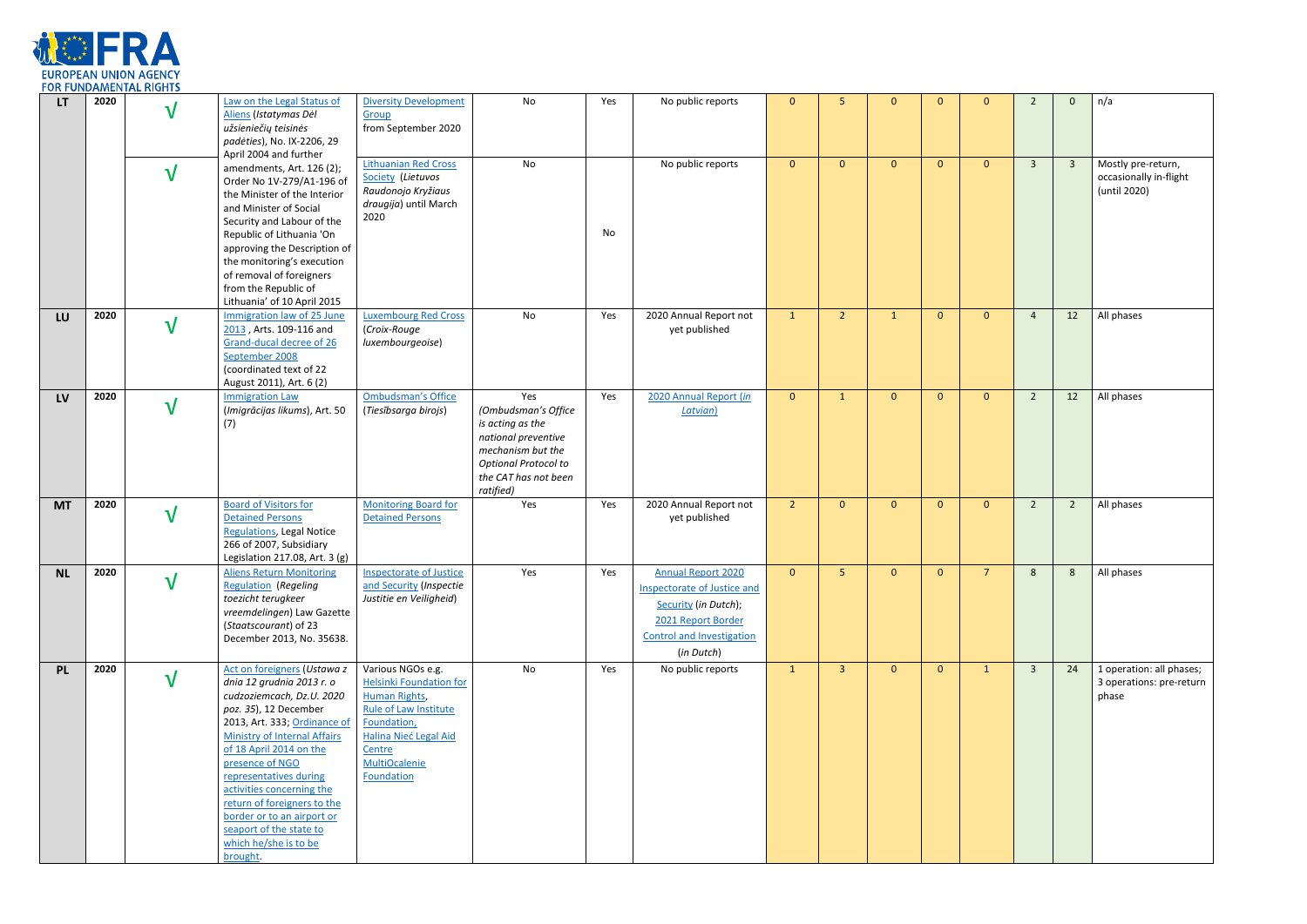*Notes:*

\* 'Independent system to monitor forced returns in operation' means that a monitoring entity different from the authority responsible for returns has been appointed and has carried out some monitoring activities during the \*\* National Preventive Mechanisms established under the Optional Protocol to the UN Convention Against Torture may monitor forced return operations under their mandate flowing from the Convention.

\*\*\* In some Member States Frontex finances national return operations. Therefore, the indicated number of monitored Frontex operations may include these national operations.

*\*\*\*\* BB = Berlin/Brandenburg* 

 *FR = Frankfurt* 

 *HH = Hansestadt Hamburg* 

 *NRW= North Rhine Westphalia*



| PT        | 2020 | $\mathsf{V}$ | Decree-Law no. 22/2021, of<br>March 15th (PRESIDÊNCIA<br>DO CONSELHO DE<br>MINISTROS Decreto-Lei n.º<br>22/2021, de 15 março)<br>Act 23/2007, of July, 4th<br>(Foreign Nationals Act)<br>Article 180-A, para. 4,<br>subparagraph. c) (Lei n.º<br>23/2007, de 4 de julho (Lei<br>de Estrangeiros), Artigo<br>180.º-A, n.º 4, alínea c)<br>Ministerial Order n.º.<br>11102/2014, of August,<br>25th (Despacho do<br>Ministério da Administração<br>Interna n.º 11102/2014, de<br>25 de Agosto)<br>Ministerial Regulation n.º.<br>10728/2015 of September,<br>16th (Despacho do<br>Ministério da Administração<br>Interna n.º 10728/2015, de<br>16 de Setembro) | <b>General Inspectorate</b><br>of Home Affairs<br>(Inspeção-geral da<br>Administração Interna,<br>IGAI)                  | No  | Yes | 2020 Annual Report not<br>yet published;<br>Monitoring/Return<br>Operations in 2020.                                                       | $\mathbf{0}$   | 18             | $\mathbf{0}$          | $\Omega$       | $\mathbf{0}$   | 8              | -8             | 5 operations: all phases;<br>13 operations: pre-<br>return phase     |
|-----------|------|--------------|--------------------------------------------------------------------------------------------------------------------------------------------------------------------------------------------------------------------------------------------------------------------------------------------------------------------------------------------------------------------------------------------------------------------------------------------------------------------------------------------------------------------------------------------------------------------------------------------------------------------------------------------------------------|--------------------------------------------------------------------------------------------------------------------------|-----|-----|--------------------------------------------------------------------------------------------------------------------------------------------|----------------|----------------|-----------------------|----------------|----------------|----------------|----------------|----------------------------------------------------------------------|
| <b>RO</b> | 2020 | $\sqrt{}$    | Government Ordinance No.<br>25/2014 (Ordonanța<br>Guvernului nr. 25/2014<br>privind încadrarea în muncă<br>și detașarea străinilor pe<br>teritoriul României), Official<br>Gazette No. 640 of 30<br>August 2014, Art. 98                                                                                                                                                                                                                                                                                                                                                                                                                                     | <b>Romanian National</b><br><b>Council for Refugees</b><br>(Consiliul Național<br>Român pentru<br>Refugiați, CNRR) (NGO) | Yes | Yes | 2020 Annual Report of the<br>Ombudsman                                                                                                     | $\mathbf{1}$   | 30             | $\boldsymbol{\Delta}$ | $\mathbf{0}$   | 2 <sup>2</sup> | 5              | $\mathbf 0$    | All phases                                                           |
| <b>SE</b> | 2020 | X            | Regulation (2007: 996) with<br>instructions for the Swedish<br>Migration Board, Section 3<br>(21)                                                                                                                                                                                                                                                                                                                                                                                                                                                                                                                                                            | <b>Swedish Migration</b><br><b>Agency</b><br>(Migrationsverket)                                                          | No  | Yes | No public report<br>Reports are public upon<br>demand according to the<br><b>Public Access to</b><br><b>Information and Secrecy</b><br>Act | $\overline{4}$ | n/a            | $\mathbf{0}$          | $\mathbf{0}$   | $\overline{3}$ | $2 - 3$        | $\mathbf{0}$   | 2 operations: all phases;<br>5 operations: in-flight<br>and handover |
| SI        | 2020 | $\bf V$      | Foreigners Act (Zakon o<br>tujcih, ZTuj-2), 15 June 2011<br>(Official Gazette No.<br>50/2011, 27 June 2011), Art.<br>69 (5)-(7)                                                                                                                                                                                                                                                                                                                                                                                                                                                                                                                              | Caritas Slovenia                                                                                                         | No  | Yes | No public reports                                                                                                                          | 2 <sup>7</sup> | $\mathbf{1}$   | $\overline{0}$        | $\overline{0}$ | 1              | $\overline{2}$ | $2^{\circ}$    | All phases                                                           |
| <b>SK</b> | 2020 | $\sqrt{}$    | Act No. 404/2011 Coll. on<br>residence of aliens (Zákon<br>č. 404/2011 o pobyte<br>cudzincov a zmene a<br>doplnení niektorých<br>zákonov), Art. 84 (8)                                                                                                                                                                                                                                                                                                                                                                                                                                                                                                       | Slovenská humanitná<br>rada (NGO)                                                                                        | No  | Yes | No public reports                                                                                                                          | $\mathbf{1}$   | $\overline{2}$ | $\mathbf{1}$          | $\mathbf{0}$   | $\mathbf{1}$   | $\overline{2}$ | $\overline{2}$ | All phases                                                           |